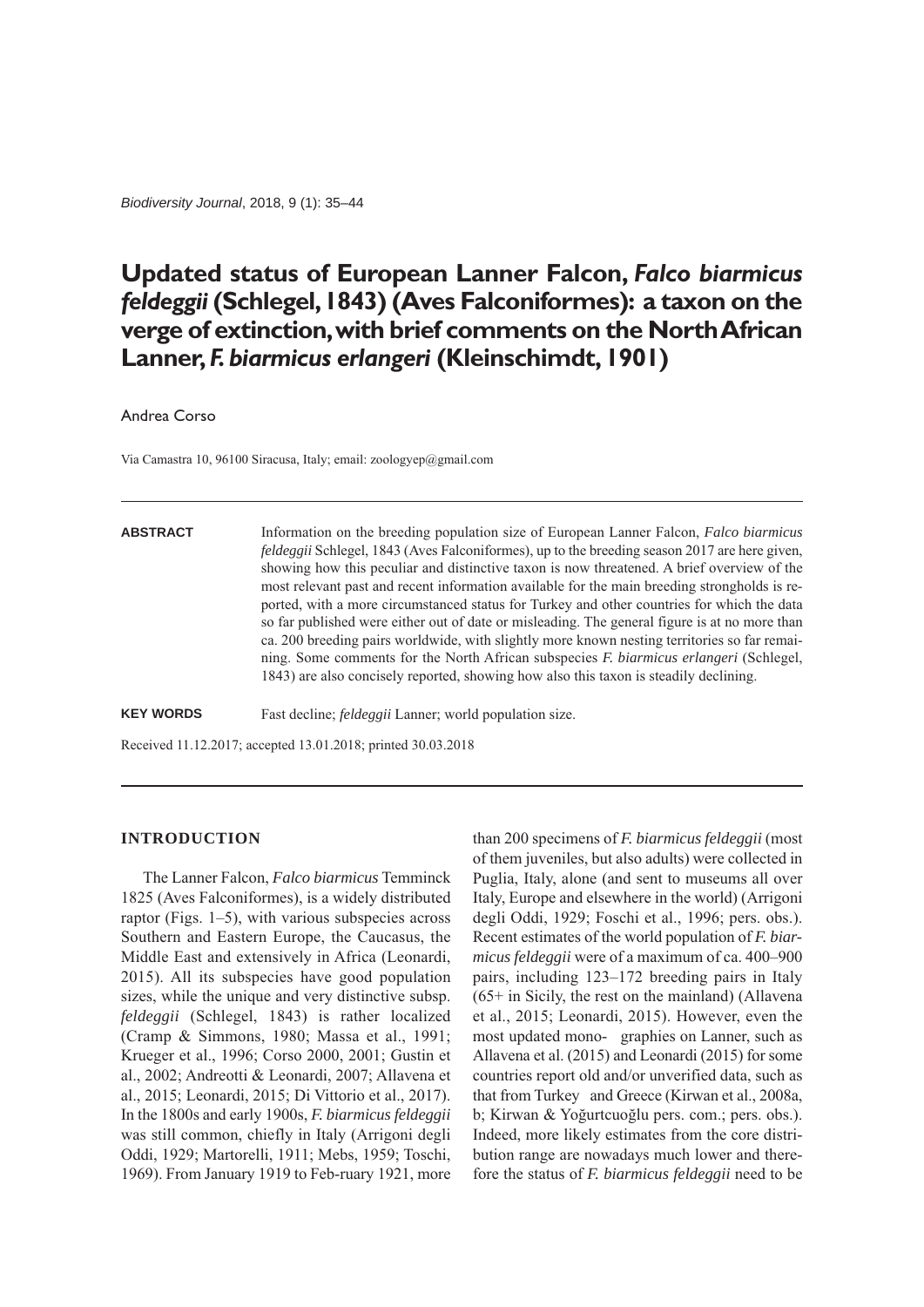revised. This short note updates the figure of the breeding population of this endangered taxon. As clearly shown here, *F. biarmicus feldeggii* is sadly on the verge of extinction. A figure for the whole *F. biarmicus feldeggii* breeding population is reported, with a discussion for the most relevant breeding areas. Comments about the possible negative population trend of the North African taxon, *F. biarmicus erlangeri* (Kleinschimdt, 1901), are also briefly discussed.

# **MATERIAL AND METHODS**

This short note is the fruit of twenty years of intense personal field observations through most of the *F. biarmicus feldeggii* breeding range in Italy (Corso et al., 2017). A sample area of the core range in Turkey and Caucasus was also visited during the years 2009–2017 (combined). Sample areas of the known breeding range of *F. biarmicus erlangeri* in Tunisia and Morocco were visited during the years 1999–2014 and 2001–2016 respectively. Furthermore, potential suitable habitat in areas where the species could potentially breed were also visited. The breeding area covered (Central to Southern Tunisia, Central to Southern Morocco) was visited annually during the same period (January to the end of March-early April). A great part of the data discussed concisely here, however, was also gathered through correspondence with ornithologists from the GTR (Gruppo Tutela Rapaci), HOS (Hellenistic Ornithological Society), BRC (Batumi Raptors Count) and a large number of ornithologists who kindly shared their observations and studies (see acknowledgements). All the most relevant papers dealing with the Lanner Falcon of the subspecies *F. biarmicus feldeggii* and *F. biarmicus erlageri* were thoroughly studied in order to acquire data that is as detailed and updated as possible. A partial list of the numerous scientific papers read is reported under many references.

# **RESULTS**

Details regarding the breeding pairs of *F. biarmicus feldeggii* from the whole distribution range are given in Table1. Figures reported in this table show the most up-to-date information mentioned by

the major works on the Lanner Falcon published in recent years. The total world breeding population of *F. biarmicus feldeggii* can be roughly estimated at 261–462 pairs for Andreotti & Leonardi (2007), 340–460 (max. range 572–960) for Leonardi (2015) and 408–815 for Allavena et al. (2015). These works, report unverified and, sometimes exaggerated estimates for certain countries, where data are either deficient or based upon incorrect statements from old literature. Indeed, Leonardi (2015) stresses the lack or the low quality of modern data for some breeding areas. The most relevant case is Turkey, while for many Eastern European countries, including Greece, the data still refer back to the 1980s and have never been updated since. The 5th column of Table1 report the known breeding pairs of *F. biarmicus feldeggii* for the year 2017: these could be estimated as 119–171 pairs, with a maximum estimate of 257 nesting territories known. Thereafter, it is reported an overview primarily concerning the countries covering *F. biarmicus feldeggii*'s main core range.

ITALY. Massa et al. (1991), Krueger et al. (1996) and Gustin et al. (2002) estimate the Italian breeding population of *F. biarmicus feldeggii* at about 170–200+ pairs (80–90 of which being found in Sicily). Andreotti & Leonardi (2007) and Andreotti et al. (2008) updated the figure to 140–172 pairs (and 70–80 for Sicily). Leonardi (2015) repeated the same 140–172 pair figure while the number provided by Allavena et al. (2015) in an extensive region by region review provides a lower estimate of 123–152 pairs (and 65 in Sicily). In this work however, some odd data are reported, such as the one from Campania, for example with 3–4 breeding pairs monitored in the past in that region, none of which were actually ever observed at the nest in 2014–2015. Still, 3–4 breeding pairs are reported in the table summarising the Italian population, with the explanation that "*surely some elusive pairs, not monitored, exist in the region*" . Furthermore, in some regions, for example Abruzzo, the same number of breeding pairs from past works is reported (4–6 pairs) whereas in reality the number has already measurably declined since 2011–2012, as Corso (2013) had already reported the regional populations at 2–3 pairs (reduced to 1–2 in 2017; Antonucci, Carafa, Cappelli and Pulvirenti pers. com.; pers. obs.). In 2015–2017, the dramatic decline was finally acknowledged by Italian orni-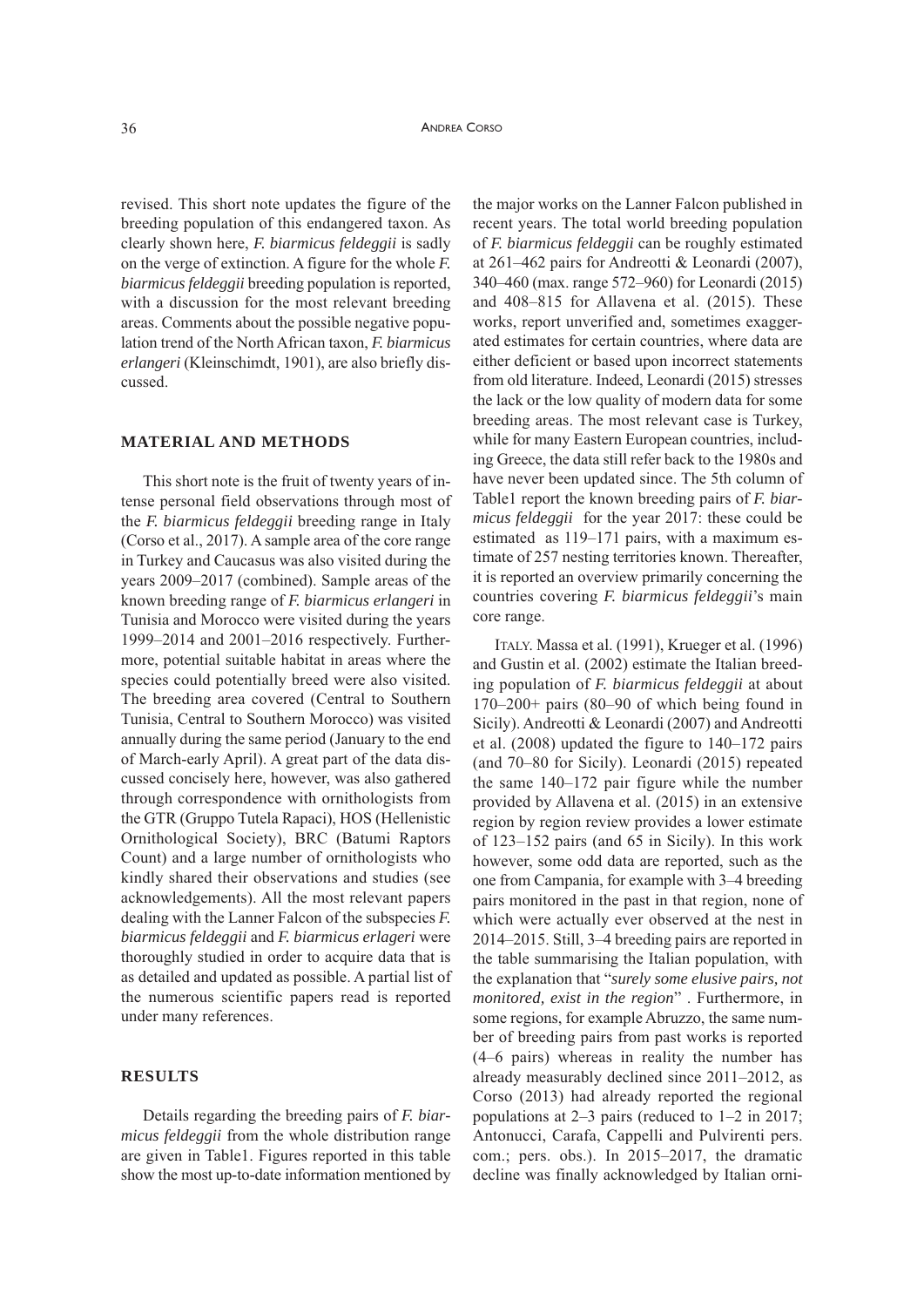

Figure 1. World distribution range of Lanner Falcon *Falco biarmicus feldeggii* (Schlegel, 1843) as previously reported in recent works. The main stronghold, after this study - 1) blue squares population which strongly declined or for which the figure need to be updated; 2) blue circle, population almost eradicated; 3) green squares, mostly Saker Falcon *Falco cherrug* (Gray, 1834) found breeding in these areas in last decade; 4) red square, considered the Turkish stronghold, in recent years no or very few lanners observed in this area.

| <b>COUNTRY</b>         | <b>BREEDING PAIRS</b><br>Andreotti &<br>Leonardi (2007) | <b>BREEDING PAIRS</b><br>Leonardi (2015) | <b>BREEDING PAIRS</b><br>Allavena et al.<br>(2015) | <b>Updated</b><br>estimate<br>year 2017 | <b>TREND</b>    |
|------------------------|---------------------------------------------------------|------------------------------------------|----------------------------------------------------|-----------------------------------------|-----------------|
| Italy                  | 140-172                                                 | 140-172                                  | 123-152                                            | 60-80 (106)                             | Negative        |
| <b>Turkey</b>          | 50-200                                                  | 100-150 (300-600)                        | 200-500                                            | $20 - 30(50)$                           | Negative        |
| Macedonia              | >5                                                      | $25 - 35$                                | $25 - 35$                                          | $15-20(30)$                             | Stable?         |
| Greece                 | 36-55                                                   | 38-53                                    | 45-75                                              | $20(35-40)$                             | <b>Negative</b> |
| Montenegro             | $2 - 5$                                                 | $8 - 12$                                 | $2 - 5$                                            | $1 - 5$                                 | Negative        |
| Georgia                | 5 (tot. combined<br>with Armenia and<br>Azerbaijan)     | $1 - 2$                                  | $1 - 3$                                            | $1 - 2$                                 | Negative        |
| Bosnia-<br>Herzegovina | >5                                                      | 12                                       | $1 - 5$                                            | $1 - 2$                                 | Negative        |
| Croatia                | $5 - 10$                                                | $5(10-20)$                               | $1 - 4$                                            | $1 - 4$                                 | <b>Negative</b> |
| <b>Serbia</b>          | $3 - 5$                                                 | $5 - 10$                                 | $0 - 1$                                            | $O-1$                                   | Negative        |
| Kosovo                 | $\overline{ }$                                          | $2 - 3$                                  | $0 - 2$                                            | $0 - 1$                                 | Negative        |
| <b>Bulgaria</b>        | >10                                                     | $2 - 3$                                  | $0 - 3$                                            | $0 - 1$                                 | ን               |
| Armenia                | <b>Rif Georgia</b>                                      | $1 - 2$                                  | $5 - 10$                                           | ? (5)                                   | P               |
| Azerbaijan             | <b>Rif Georgia</b>                                      | 1                                        | $5 - 20$                                           | $? (5-10)$                              | <sup>2</sup>    |
| Tot.                   | 261-462                                                 | 340-460 (572-960)                        | 408-815                                            | 119-171 (257)                           | <b>Negative</b> |

Table 1. Numbers of estimated breeding pairs of Lanner Falcon *Falco biarmicus feldeggii* Schlegel, 1843 in the whole of its known distribution range according to the latest works on this taxon, compared to number of breeding pairs estimated in 2017. In brackets, the maximum estimated number of nesting territories.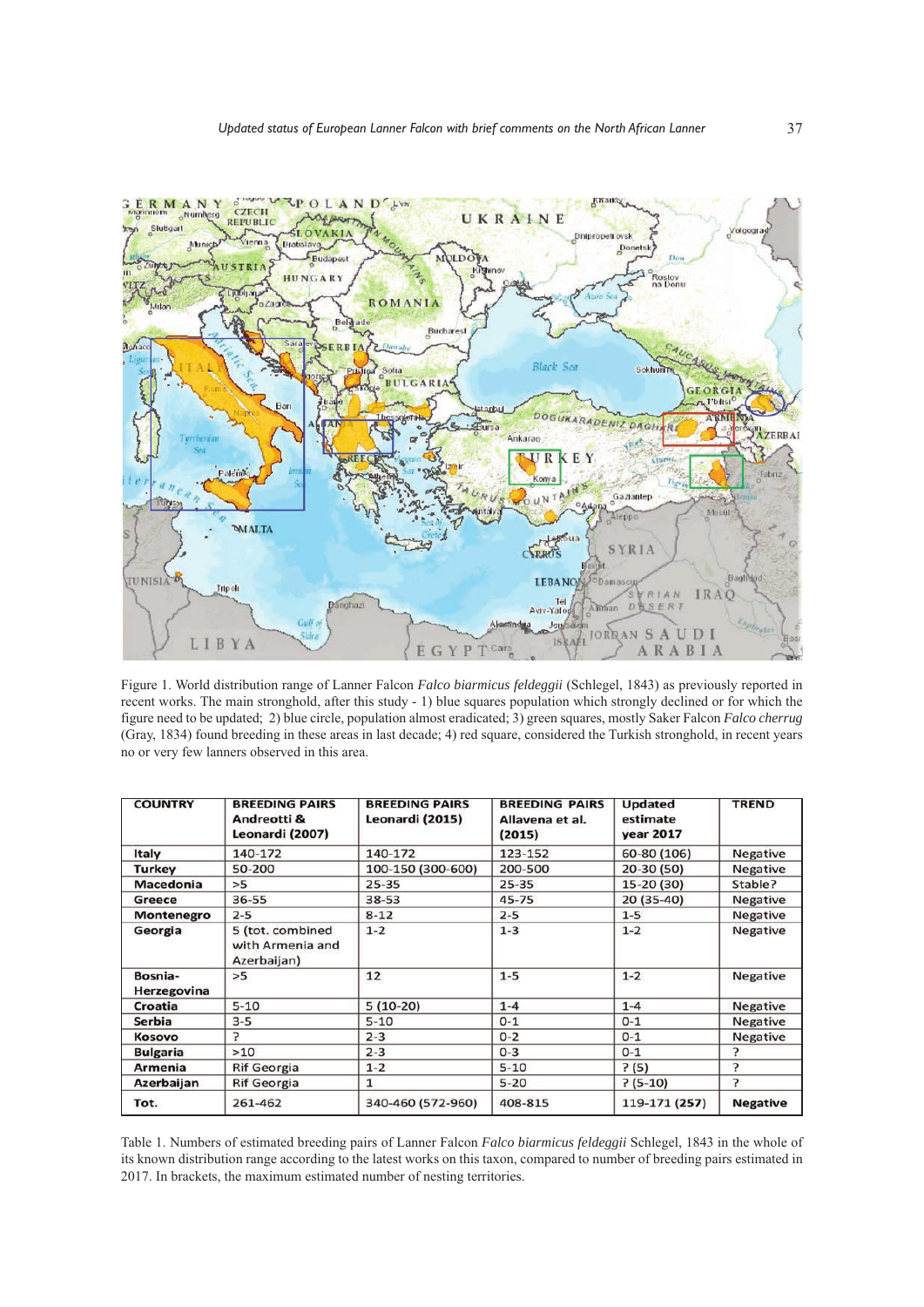thologists monitoring the species, with specific papers showing a decline at regional or national level for Regions such as Tuscany (Pezzo et al., 2016), Lazio (Brunelli & Sarrocco, 2017; Borlenghi et al., 2017), Abruzzo (Corso, 2013), Molise and Central and Southern Italy (De Lisio et al., 2015; De Rosa et al., 2017). For Sicily, in recent years, several works provide contradictory figures. To quote just some examples, Sarà (2008) gives a total breeding population for Italy of 100–140 pairs and, amazingly, 120–125 pairs for Sicily alone. Similarly, Sarà (2014) reports 122 breeding territories during 2000–2009, 92 of which were regularly occupied. This data however, does not correspond to monitoring research undertaken by various Sicilian ornithologists (Di Vittorio and Ciaccio pers. com.; GTR database; pers. obs.). On the other hand, Di Vittorio et al. (2017) clearly demonstrate a negative trend in both the number of breeding pairs in Sicily, from 70–90 in the 1980s and 1990s to no more than 55–60 by 2016, and the productivity which has also diminished in the last 20 years. A further decline was recorded in Sicily in 2017 with an estimate of 56 nesting territories (but only 30 breeding pairs) and a very low rate of substitution of adults at the nest, showing a demography-related problem and high mortality (Di Vittorio, Ciaccio, Scuderi, Merlino pers. com., GTR; pers. obs.). Given that Sicily was always the main stronghold of *F. biarmicus feldeggii*, this decline is particular worrying (Di Vittorio et al., 2015, 2017; pers. obs.). The general figure for the whole of Italy in the years 2016 and 2017 is of around 60–80 remaining breeding pairs, with a maximum count of 106 nesting territories holding pairs (not necessarily referring to breeding adults).

TuRKEY. First breeding records reported by Kumerloeve & Niethammer (1935). Kumerloeve (1961, 1970, 1972) mention the species, considering Lanner a well distributed breeding species across the country though with scattered pairs. Beaman & Porter (1985) report "*status uncertain, probably a scarce breeding species*". Kirwan (1997) did not find any specimens of Lanner preserved at the Robert's College collection, at Bebek (Istanbul). Kirwan (1995), Kirwan & Martins (1994), and Kirwan et al. (2003, 2008a) report only a few confirmed records of the species around the country. Meyburg & Meyburg (1987) estimate the Turkish population of Lanner at only 20 breeding pairs, a

figure also repeated by Grubac (1996). Kirwan et al. (2008b) mention very few well documented breeding records, with only a few well-known and studied nesting sites, reporting that the "*breeding status and distribution remain poorly understood and badly need further clarification*". Allavena et al. (2015) and Leonardi (2015), on the contrary, mention, respectively, 200–500 and 100–150 pairs, both with an estimate of maximum 300–600 pairs. According to literature, the core breeding range should be found in Eastern Turkey, around the Van district/Eastern Anatolia and the Caucasus-Pontic Alps areas-Black Sea coastlands (Kirwan et al., 2008b; Leonardi, 2015). During the years 2011– 2015, personal annual trips in late Spring-early Summer to these areas, did not produce any observation of Lanners, while a few Saker Falcons (*F. cherrug* Gray, 1834) were observed, as well as a few pale Peregrine Falcons (*F. peregrinus* Tunstall, 1771). Already Kasparek (1992) mentioned the possibility that many of the Turkish records of Lanner could actually refers to misidentified Saker or even Eleonora's Falcon (*F. eleonorae* Gené, 1839), a possibility also repeated by Kirwan et al. (2008b). It is surely of interest in this context that Dixon et al. (2009) found most breeding pairs of Saker, during the years 2000–2008, in an area very much overlapping with the allegedly main distribution range of Lanner in Turkey. Turan (2005), during a raptor survey conducted in 2001–2002 across the country, reported only 2–5 records for Lanner (and Saker as well). Shurulinkov et al. (2008) reported only two adult birds observed in Eastern Turkey in 2005 and 2007 in the Agri and Sivas districts. Kirwan (pers.com.), reported that during studies across Turkey, he observed no more than 1 to 5 Lanners annually during decades of research in the country, considering several modern records referring to Lanner Falcon as pertaining to misidentified "Nordic" Peregrines (i.e. *F. calidus* Latham, 1790) and Sakers (as commonly happen in Italy and other countries too). Similarly, Yoğurtcuoğlu (pers.com.) reported only few of confirmed Lanners observed in the last ten years in the whole country. The real level of the breeding population of *feldeggii* in Turkey in recent years is therefore completely unknown. However, according to all the ornithologists contacted and cited, it is most likely estimated at about 20–30 breeding pairs ( maximum 50) and by no means even close to the 150–600 pairs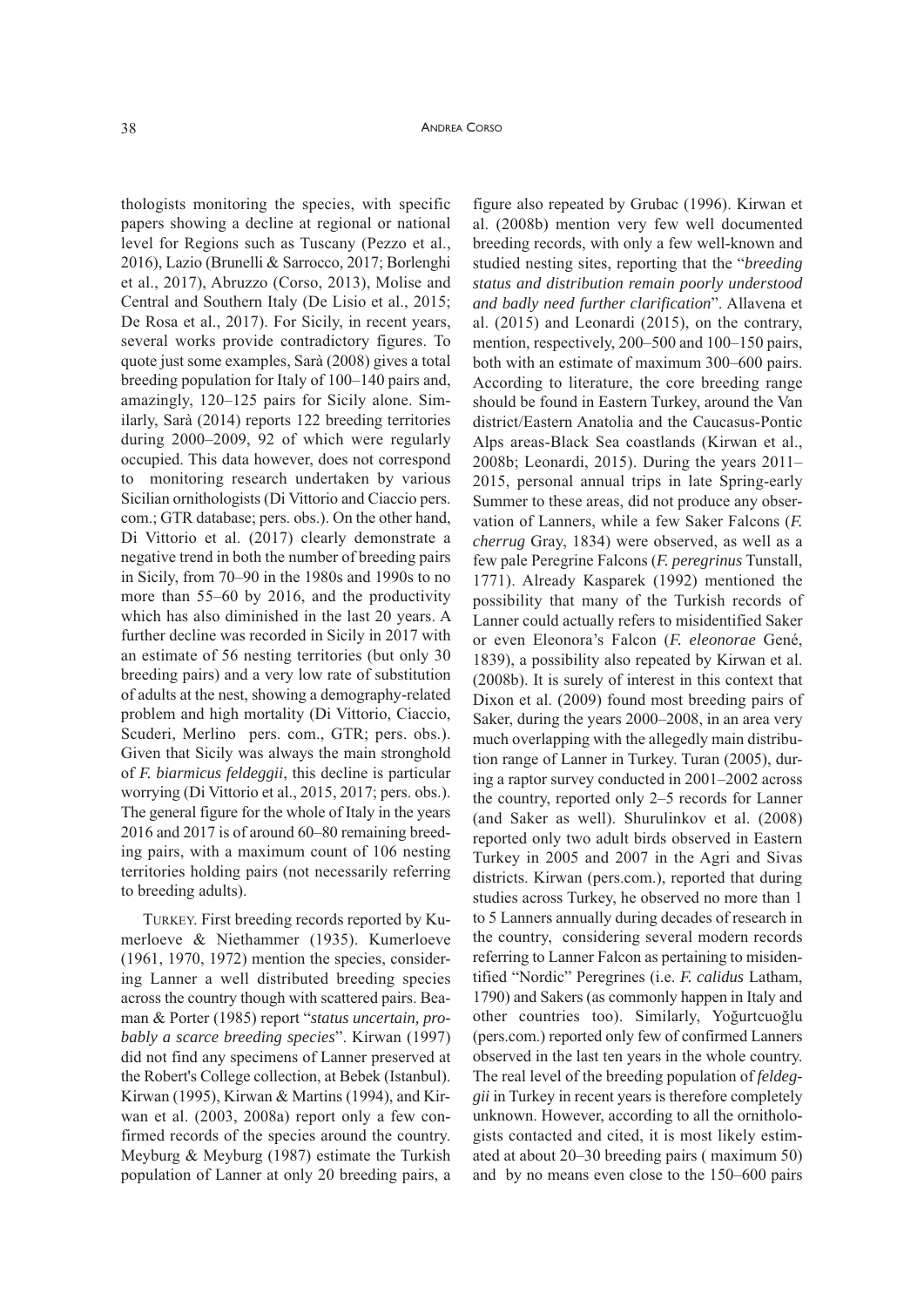reported by Leonardi (2015) and Allavena et al. (2015).

MACEDONIA. This country apparently holds one of the greatest population known to date, estimated at only 5+ pairs by Gustin et al. (2002) and Andreotti & Leonardi (2007), but reported to be 25–35 breeding pairs by both Allavena et al. (2015) and Leonardi (2015). Up to 2009, Grubač & Velevski (2010) mentioned 14 verified breeding pairs with additional 11 probable nesting sites, reporting an estimate of 25–35 pairs in total. Recent observations in the country by several observers confirm the presence of 15–20 active breeding pairs.

GREECE. *F. biarmicus feldeggii* was mainly distributed in Central and northern Greece, with 36– 55 breeding pairs reported in the 1980s (Handrinos & Demetropoulos, 1983; Handrinos & Akriotis, 1997). Gustin et al. (2002) thus report 36–55 breeding pairs, a number repeated in Andreotti & Leonardi (2007). Leonardi (2015) reports 38–53 pairs while Allavena et al. (2015) mention 45–75 pairs. All these data are based on research conducted in the 1980s and 1990s. Recent observations made by local/visiting ornithologists and birders in Greece refer to 20 active nests with a maximum estimate of 35–40 nesting territories. Future research, chiefly in the southern part of the country and all surroundings islands, are advisable.

CAuCASuS (SOuTHERN GEORGIA, SOuTHERN AR-MENIA AND AzERBAIJAN). Abuladze et al. (1991) report 5 breeding pairs for the whole Caucasus area. Patrikeev (2004) consider Lanner as extirpated or an extremely rare breeder in Azerbaijan. Adamian & Klem (1999) consider *F. biarmicus feldeggii* a very rare breeding bird found primarily in Western Armenia at lower elevations. Leonardi (2015) report 3–5 pairs in total for Georgia, Armenia and Azerbaijan. On the other hand, Gustin et al. (2002) and Allavena et al. (2015) report a cumulative total of about 11–33 pairs. Abuladze (2012, 2013) report a remaining 1–3 pairs for Georgia. Recent correspondence with several ornithologists active in the area, reported an unknown number of pairs, since the species is considered almost eradicated from the area, with only one or two remaining pairs in Southern Georgia, an unknown population size for Armenia and Azerbaijan, where a possible estimate of, respectively, 5 and 5–10 nesting territories (A. Abuladze, A. Rukhaia and B. Verhelst pers. com.). Vasil

Ananian (pers. com.) reports that a confirmed and traditional breeding site is found at the Khosrov Forest State Reserve, where one nest is known since 1961, and breeding birds are observed there regularly. Summer records also exist from Mt Aragats (regularly), Ijevan Range (NE of the country), and Sevan Mountain Range (along the Eastern shore of the Lake Sevan). Adamian & Klem (1999) list other records, but some of them need verifications, e.g. summer records from Meghri area (extreme SE of Armenia) are probably erroneous, because here only the Peregrine breeds there. From personal study of several available photos from these countries and personal field observations, it seems that at least a proportion of the breeding pairs reported and/or Lanners observed in the field may actually refer to pale Saker Falcons (*Falco cherrug*). In this area (increasingly moving further east), some adult Sakers appear very similar to adult (mainly adult female) *F. biarmicus feldeggii*: generally bluishgrey upperparts, very well barred both above and below on flanks/belly, well barred remiges and tail, and rusty head/crown (Forsman, 2016; Corso, 2000, 2001; Corso et al., 2017).

BuLGARIA. Gustin et al. (2002) report 10+ pairs, while both Allavena et al. (2015) and Leonardi (2015) mention 1–3 pairs. Nankinov et al. (2004) report a single verified breeding pair, while Golemanski et al. (2011) estimate 4–10 the breeding population for this country. Recent field studies report 0–1 pairs (Najankensko pers. com.), considering the single observations over the country as mostly pertaining to vagrants from nearby regions of Greece and Yugoslavia as already postulated by Boev & Dimitrov (1995). However, during raptor migration surveys in August–October 1979–2003 conducted at Bourgas by Michev et al. (2011), no Lanners were observed. For all the other countries where a few pairs are found, see Table1.

NORTH AFRICA - *Falco biarmicus erlangeri*. Given the long direct field experience gained by me concerning the subspecies erlangeri, I report comments on what I have personally recorded in Morocco and Tunisia. Old information about North Africa in general is provided by Heim de Balsac & Mayaud (1962), where the authors considered the species widespread and abundant in the area, and most common in Morocco. Bergier (1987) reported a rough estimate of around 1000 breeding pairs in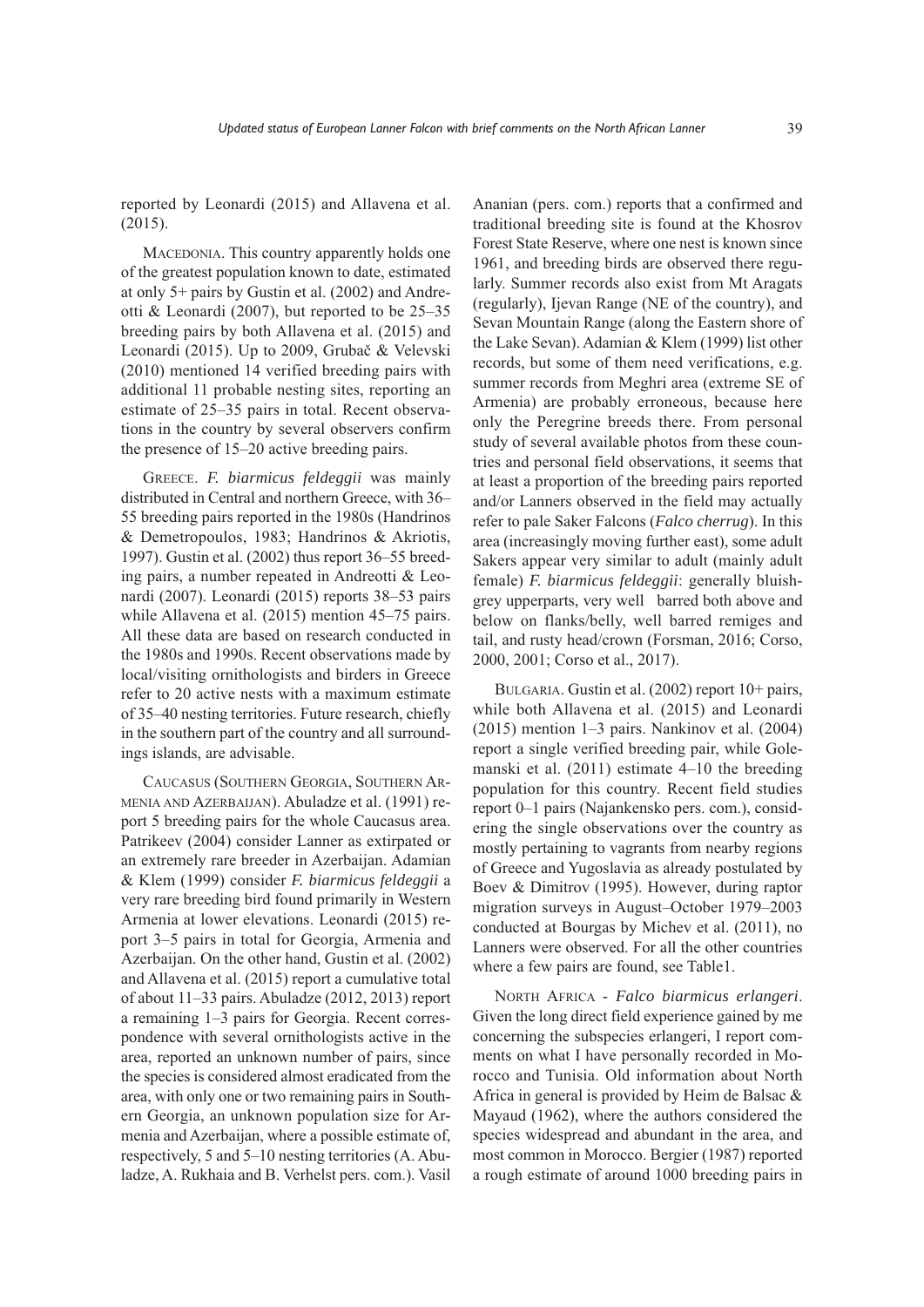the 1970s and 1980s for Morocco. Similarly, Thévenot et al. (1985) reported about 1000 pairs in the country, while Thévenot et al. (2003) considered the species as, at least modestly decreasing, and therefore with a smaller population size. However, data are highly deficient for the last two decades, and thus its real status and population size/trend are strongly in need of an update (Leonardi, 2015). M. Amezian (pers. com.) is of the same opinion, but following field observations over decades by his colleagues and him, it looks like, the species is definitely exhibiting a rather negative trend. Further studies are therefore necessary to understand the species' health in the main strongholds for *F. biarmicus erlangeri*. For Tunisia, Whitaker (1905) considered Lanners as the commonest large falcon over the country. Both Isenmann et al. (2005) and Leonardi (2015) report and estimate 350–400 breeding pairs for the 1990s and up to the middle of the first decade of the 21st century. However, Grubac (1996) and Meyburg & Meyburg (1987) consider a likely estimate of 200–250 pairs. Recent, updated, in depth research is lacking, and therefore little is known about the real population size and trend of this falcon in Tunisia. During numerous breeding seasons (see Material and Methods), Tunisia and Morocco were regularly visited with the finding of no less than 50 nesting territories (31 Tunisia, 19 Morocco - only 26 of which with actually breeding pairs and both adults at the nest). A stable number of nesting territories was recorded up until 2010, when no less than 10 sites appeared deserted (20%). In the years 2011–2013, only 24 nesting sites in total were apparently still occupied by at least one adult Lanner, and just 20 in 2014–2016 (a decline of 60%). Observing *F. biarmicus erlangeri* in the field in these two countries, outside of known nesting territories, was very easy on the 1990s and early 2000s but became increasingly difficult towards 2016. It would seem, therefore, that a similar negative trend as seen in *F. biarmicus feldeggii*, is also underway in *F. biarmicus erlangeri*, and a future focused study should be quickly organised. As far as the subspecies *tanypterus* Schlegel, 1843 in northeast Africa Arabia, Israel, and Iraq is concerned, not enough data about its population size is available. This subspecies is probably localized and with a discontinuous distribution, although the real figure is still rather unclear, chiefly concerning the situation in Libya and Cyrenaica (Leo-

nardi, 2015; Isenmann et al., 2016). In addition, the subspecies *erlangeri* may be considered a synonym of this taxon and therefore the total breeding population size may actually be considered rather large (Clark, 1999; Forsman, 2015; Corso et al. pers. data). However, further research should be conducted to ascertain the true breeding numbers and trend.

### **CONCLUSIONS**

As a final figure, given the updated estimates mainly from Turkey and Italy, the two main strongholds, the world population of *F. biarmicus feldeggii* up to, and including 2017 can be estimated to be around 119–171 breeding pairs, with a maximum estimate of 257 nesting territories. Of course, the lack of ornithological coverage for a broad part of Turkey, the need for better and more extensive research in Greece, Bulgaria, and Macedonia, surely means that some further breeding pairs may be discovered in the future if greater efforts to obtain better knowledge of the population size of this vanishing taxon were to be undertaken. A better search also needs to be made in Croatia, Serbia, Bosnia and Herzegovina, Armenia, and Azerbaijan, where the real population size is unknown and could be higher than reported here, but where some of the potential breeding pairs may actually refers to pale Saker Falcons. Further studies are needed for Romania, Albania, Cyprus, and Crete. Although without doubt new breeding pairs of feldeggii might still be found indeed, it is evident the decline of these populations across Italy, the main world stronghold for this taxon. The reasons for such a quick decline are several, as theorized by many authors and in many different scientific papers, and they are derived from a range of many different factors (see References). One thing is clear and cannot ever be stressed enough: every possible solution needs to be examined and searched, and every possible action needs to be taken. At the same time, disturbance at the nest must be kept by everyone involved to a minimum (or not at all, for example that caused by bird photographers, but also certain ornithologists), and all environmental associations, together with the European Union, must co-operate to avoid further declines, and to prevent at least some of the most important threat factors.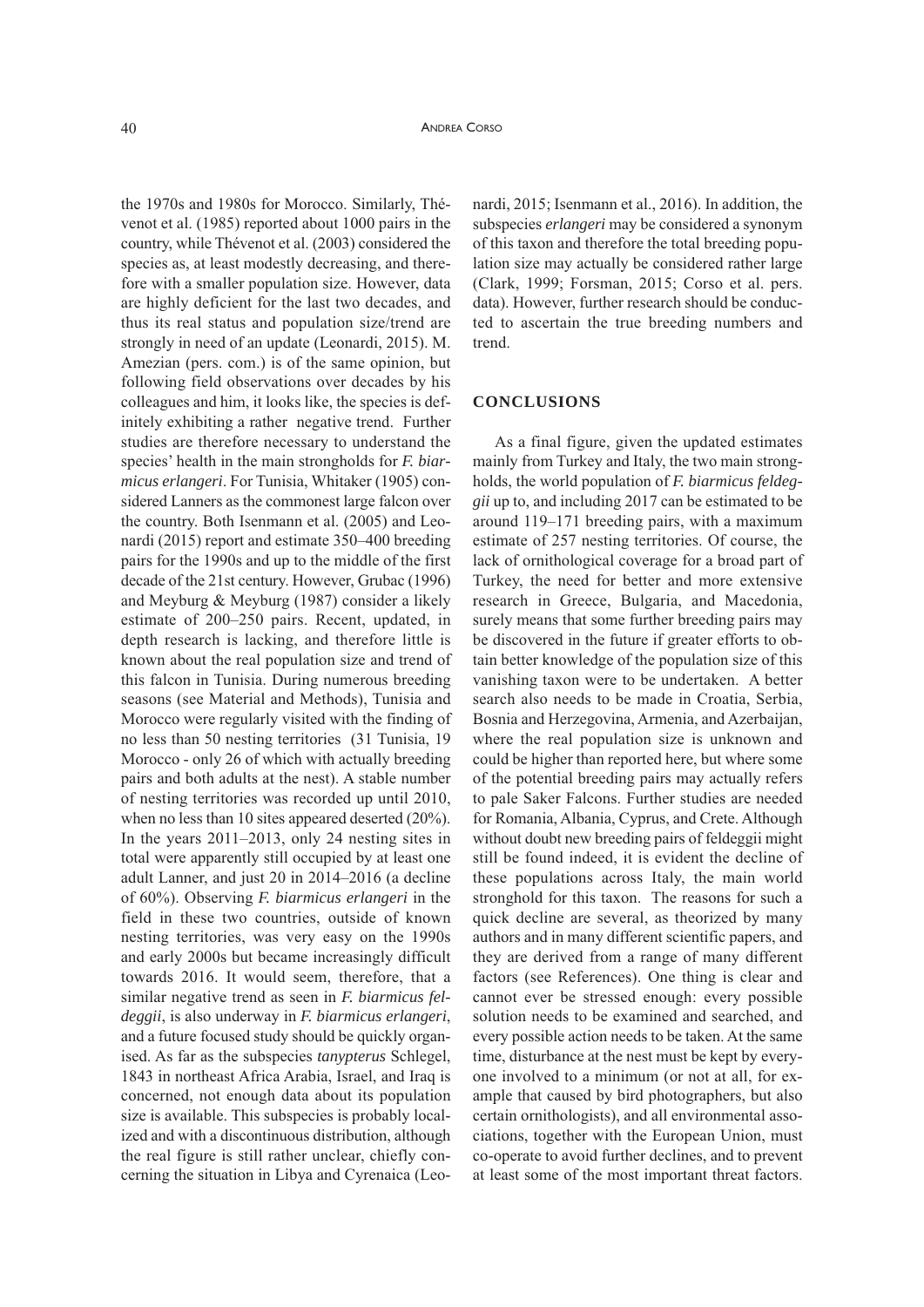

Figure 2. European Lanner *Falco biarmicus feldegii,* Southern Sicily, Italy, 01.IV.2014 (photo Stefania Merlino). A single adult female, not paired. Figure 3. European Lanner *F. biarmicus feldegii*, Northern Sicily, 23.VII.2017 (photo Giuseppe Rannisi). A moulting adult during post-breeding season. Figure 4. Lanner *F. biarmicus tanypterus*, adult bird, Sde-boker, Northern Israel, June 2016 (photo Lior Kislev). Figure 5. Lanner *F. biarmicus tanypterus*, fresh juvenile, Sde-boker Northern Israel, June 2016 (photo Lior Kislev).

One of these is without any doubt, and by far one of the most relevant, the widespread and increasing practice of falconry, which appears to be completely out of control. As a first step, the simple detention of any *F. biarmicus feldeggii* must be declared illegal and it should not matter if it is said to originate from captive bred stock. It should not be possible to have *F. biarmicus feldeggii* in captivity, whatever its origin. Starting from this point, any illegal commerce could more easily be prevented. Bär (1997) and Dixon et al. (2009) report that falcon trapping in Turkey and Syria was very widespread in the 1970s and even more evident in the 1980s with around 300-600 big falcons being trapped in Turkey and a massive 700-1,200 annually in Syria. Binothman (2016), in a work about falconry in Saudi

Arabia, reported that there were approximately 100 trappers active in in Turkey in 2014–2015, illegally trapping falcons (Lanners, Peregrines, Sakers, etc.). Trapping locations are typically located near the Armenian and Georgian borders, and therefore in the alleged strongholds of *F. biarmicus feldeggii* for this country. If this figure were to be confirmed, illegal trapping and falconry are seriously threatening the Turkish *F. biarmicus feldeggii* population and, as a consequence, the entire population of this endangered taxon. The same author (Binothman, 2016) reported a massive capture of wild falcons in North Africa and the Middle East that is hugely worrying for the Lanner population trend as a whole. According to his research, at least 2,544 adult and juvenile Lanner and Peregrine Falcons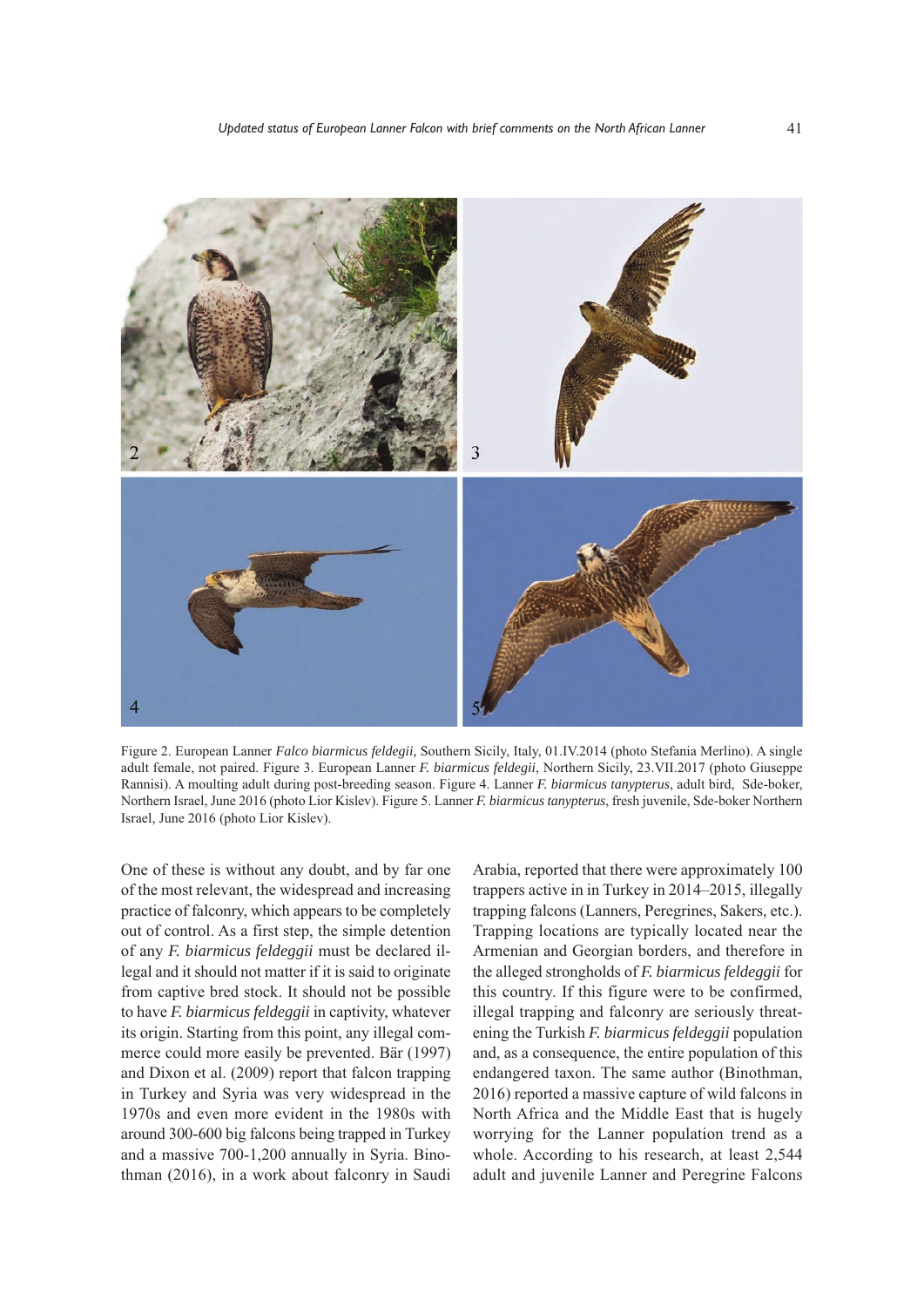were trapped and smuggled to the Middle East in the year 2015. In 2014, there were approximately 4,027 falcons trapped in the Middle East and North Africa (Libya 35.0%, Arabian Gulf 15.5%, Iran 11.1%, Turkey 9.9%, Egypt 8.6%, Yemen 8.1%, Sudan 7.9%, and Jordan 3.4%). In Libya alone, during 2014, 800 lanners were reportedly captured by people working for falconers, with as well as 300 lanners reported as captured in Egypt. There were more than 200 trappers illegally active in Libya in 2014–2015.The allegedly reported figure of captured Lanners (and falcons in general) in the mentioned work is probably, and hopefully, exaggerated, but the number of falcons illegally captured in the whole North Africa and Middle East is certainly massive. Therefore, it should not come as surprise if *F. biarmicus erlangeri*, *F. biarmicus tanypterus* and *F. biarmicus abyssinicus* (Neumann, 1904) (whenever or not all valid taxa) are all quickly declining and could become endangered in the near future.

## **ACKNOWLEDGEMENTS**

I first and foremost wish to thank Andrea Ciaccio and Lorenzo De Lisio (Campobasso, Italy) for their long-term and enduring help in Lanner Falcon studies, their knowledge and their insights. Thanks also go to Massimiliano Di Vittorio (Palermo, Italy), Alexander Abuladze (Tiblisi, Georgia), Vasil Ananian (Yerevan, Armenia), Antonio Antonucci (Sulmona, Italy), Marco Carafa (Sulmona, Italy), Carmelo Iapichino (Siracusa, Italy), Ottavio Janni (Piedimonte Matese, Italy), Giovanni La Grua (Catania, Italy), Guy M. Kirwan (Chicago, uSA), Stefania Merlino (Catania, Italy), Nino Patti (Malvagna, Italy), Verena Penna (Roma, Italy), Marco Preziosi (Roma, Italy), Angelo Scuderi (Mojo, Italy), Emin Yoğurtcuoğlu (Istambul, Turkey), Alexander Rukhaia (Tiblisi, Georgia), Brect Verhelst (Bruxelles, Belgium); Mohamed Amezian (Rabat, Morocco), Yiorgos Demetropoulos (Athen, Greece), Christos Costas (Athen, Greece), Boris Najankensko (Burgas, Bulgaria) and many other birders for their help. Leica Instruments Ltd (Nanette Roland, Germany) and Forest Italia (Francesco Corrà, Milano, Italy) are thanked for the loan of all optical instruments used by the author. Thanks also go to Paul Tout (Roma, Italy) for the English

proof revision and the suggestion for valuable improvements to my first manuscripts as well as to Verena Penna (Roma, Italy) for the translation.

#### **REFERENCES**

- Adamian M.S. & Klem D. Jr., 1999. Handbook of the birds of Armenia. American University of Armenia, Okland, 220 pp.
- Andreotti A. & Leonardi G., 2007. Piano d'azione nazionale per il Lanario (*Falco biarmicus feldeggi*). Quaderni Conservazione Natura. Ministero Ambiente, 24:  $1 - 109$
- Andreotti A., Leonardi G., Sarà M., Brunelli M., De Lisio L., De Sanctis A., Magrini M., Nardi R., Perna P. & Sigismondi A., 2008. Landscape-scale spatial distribution of the Lanner Falcon (*Falco biarmicus feldeggii*) breeding population in Italy. Ambio, 37: 443– 447.
- Allavena S., Andreotti A., Corsetti L. & Sigismondi A., (Eds.), 2015. Il Lanario in Italia: problemi e prospettive. Atti del convegno, Marsico Nuovo, 29/30 novembre 2014. Special issue of Edizioni Belvedere, Latina, Le Scienze, 72 pp.
- Abuladze A., Eligulashvili V. & Rostiashvili G., 1991. On status of Lanner in Soviet Union. Materials of the 10th All-Union Ornithological Conference Navuka itekhnika. Minsk, Belarus Part 2, Book 2: 26–28
- Abuladze A., 2012. A preliminary overview of raptor monitoring in Georgia. Acrocephalus, 33: 289−292.
- Abuladze A., 2013. Birds of Prey of Georgia (Materials towards a Fauna of Georgia Issue VI). Tbilisi, Printing House "Lasha Khvichia", Tbilisi, 218 pp.
- Arrigoni degli Oddi E., 1929. Ornitologia italiana. Ulrico Hoepli, Milano, 1046 pp.
- Bär N., 1997. Falkenfang und Falkenhandel in der Arabischen Republik Syrien. Mitt. Mitteilungen der Fränkischen Geographischen. Geography & Environmental Sciences, 44: 191–223.
- Bergier P., 1987. Les Rapaces diurnes du Maroc. Statut, répartition et écologie. Annales du Centre d'Etude sur les Ecosystèmes de Provence (C.E.E.P.) Aix en Provence, 3: 160 pp.
- Beaman M. & Porter R.F., 1985. Status of birds of prey in Turkey. In: Chancellor R.D. & Meyburg B.-U., (Eds.), World Working Group on Birds of Prey, 2. Berlin, Germany and Paris, France
- Binothman Albara M., 2016. Current Status of Falcon Populations in Saudi Arabia. Theses and Dissertations, 976 pp. http://openprairie.sdstate.edu/etd/976
- Boev z.N. & Dimitrov D.S., 1995. On the Lanner falcon (*Falco biarmicus* Temminck, 1825) in Bulgaria. Acta zoologica bulgarica, 48: 105-112.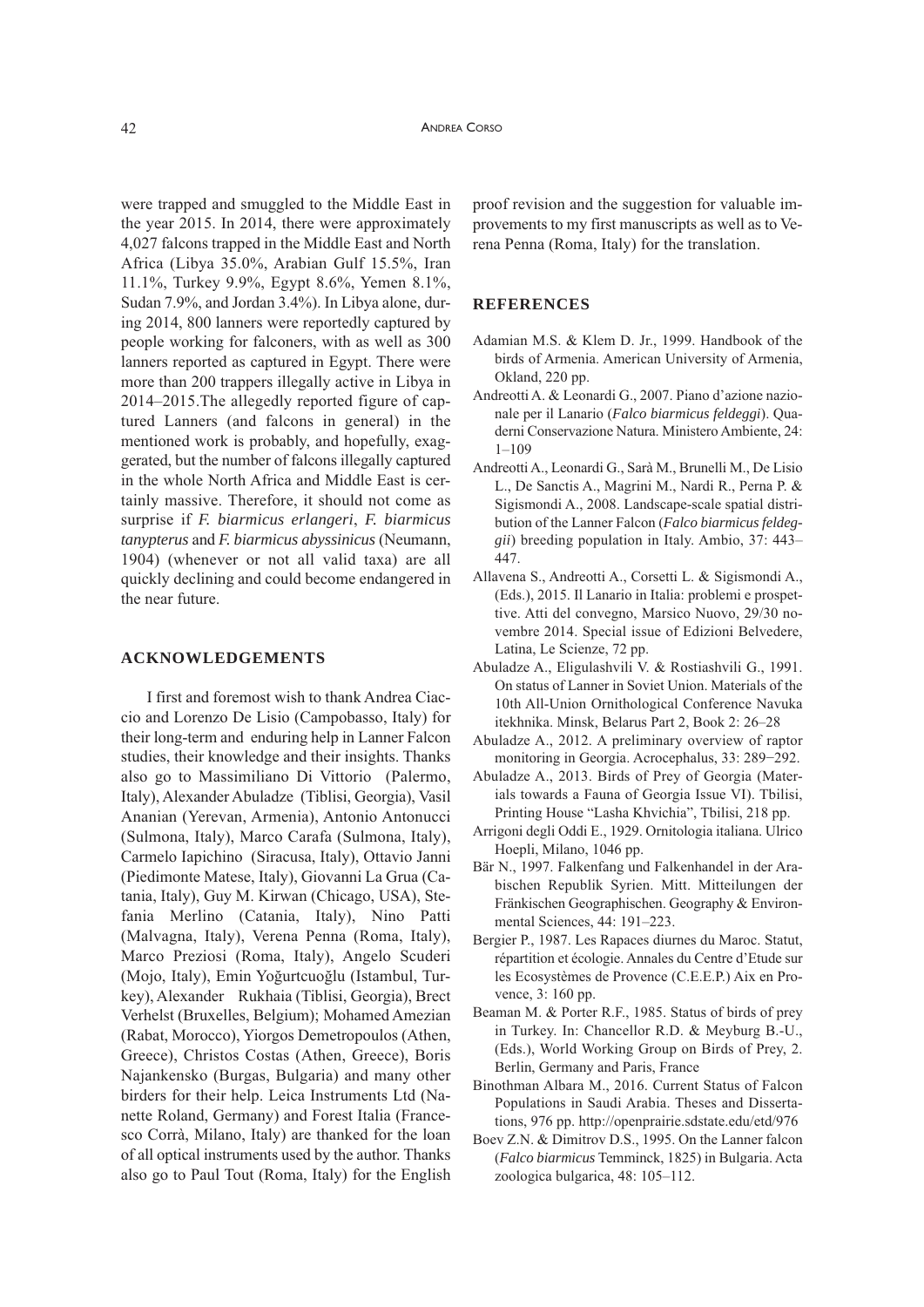- Borlenghi F., Brunelli M. & Sarrocco S., 2017. Rete regionale di monitoraggio dei rapaci diurni rupicoli di interesse unionale nidificanti del Lazio: resoconto 2014-2016. Fasano S.G. & Rubolini D. (Eds.), Riassunti del XIX CIO, Torino. Tichodroma 6: 29.
- Brunelli M. & Sarrocco S., 2017. Evoluzione delle popolazioni di lanario *Falco biarmicus* e falco Pellegrino *Falco peregrinus* nidificanti nel Lazio. Fasano S.G. & Rubolini D. (Eds.), Riassunti del XIX CIO, Torino. Tichodroma, 6: 25–26.
- Clark W.S., 1999. A field guide to the Raptors of Europe, the Middle East and North Africa. Oxford University Press.
- Corso A., 2000. Identification of European Lanner. Birding World, 13: 200–213.
- Corso A., 2001. Biologie, Verbreitung und Bestimmung des Lannerfalken *Falco biarmicus* in Europa. Limicola, 15: 1–41.
- Corso A., 2013. Il Lanario *Falco biarmicus feldeggii* nel parco Nazionale della Majella, Abruzzo. Resoconto per la redazione del Piano di gestione dei Siti Rete Natura 2000, ai sensi del programma di sviluppo rurale 2007/2013 - misura 323. Intervento al sottointervento a1.b. Punto A del Bando: Attività su *Falco biarmicus*, *Aquila chrysaetos*, *Pyrrhocorax pyrrhocorax*, *Falco peregrinus*.
- Corso A., Viganò M. & Starnini L., 2017. Sexing Lanner Falcon in the field. Dutch Birding, 39: 308–322.
- Cramp S. & Simmons K.E.L. (Eds.), 1980. The Birds of the Western Palearctic Volume II. Oxford University Press, Oxford, New York, 695 pp.
- De Lisio L., Corso A., Carafa M. & De Rosa D., 2015. Trend della popolazione nidificante di Lanario *Falco biarmicus feldeggii* e Pellegrino *Falco peregrinus brookei* in Molise e dati sulle interazioni interspecifiche. In: Tinarelli R., Andreotti A., Baccetti N., Melega L., Roscelli F., Serra L. & zenatello M. (Eds.), Atti XVI Convegno Italiano di Ornitologia. Cervia (RA), 22-25 settembre 2011. Scritti, Studi e Ricerche di Storia Naturale della Repubblica di San Marino, 345–347.
- De Rosa D., Di Febbraro M., De Lisio L., De Sanctis A. & Loy A., 2017. Il declino del Lanario *Falco biarmicus feldeggii* in Italia centro-meridionale: competizione o perdita di habitat? Fasano S.G. & Rubolini D. (Eds.), Riassunti del XIX CIO, Torino. Tichodroma, 6: 25.
- Dixon A., Ragyov D., Ayas z., Deli M., Demerdzhiev D., Angelov I., Kmetova E. & Nedyalkov N., 2009. Population status of breeding Saker Falcons (*Falco cherrug*) in Turkey. Avian Biology Research, 2: 213–220. DOI: 1 0.31 84/1 7581 5509X1 2570973331 837
- Di Vittorio M.D., Ciaccio A., Grenci S. & Luiselli L., 2015. Ecological Modelling of the distribution of the Lanner Falcon *Falco biarmicus feldeggii* in Sicily at two Spatial Scales. Ardeola, 62: 81–94.
- Di Vittorio M., Di Trapani E., Cacopardi S., Rannisi G., Falci A., Ciaccio A., Sarto A., Merlino S., zafarana M., Grenci G., Salvo M., Lo Valvo, Scuderi A., Murabito L., La Grua G., Cortone G., Patti N., Luiselli L. & López-López P., 2017. Population size and breeding performance of the Lanner Falcon *Falco biarmicus* in Sicily: conservation implications. Bird Study, 64: 339–343.
- Forsman D., 2016. Flight Identification of Raptors of Europe, North Africa and the Middle East. Christopher Helm, London & New York, 544 pp.
- Foschi u.F., Bulgarini F., Cignini B., Lipperi M., Melletti M., Pizzari T. & Visentin M., 1996. Catalogo della collezione ornitologica "Arrigoni degli Oddi" del Museo Civico di zoologia d Roma. Ricerche di Biologia della Selvaggina, 97: 1–311.
- Golemanski V., Peev D., Chipev C., Beron P. & Biserkov V. (Eds.), 2011. Red data Book of the Republic of Bulgaria. Volume 2. Animals. IBEI - BAS & MOEW, Sofia.
- Grubac B., 1996. La Situation du Faucon lanier *Falco biarmicus* en Mediterranee et specialement dans le centre des Balkans. In: Muntaner J. & Mayol J. (Eds.), 1996. Biologia y Conservacion de las Rapaces Mediterraneas, 1994, Monografias, 4: 127–134.
- Grubač B. & Velevski M., 2010. The Lanner Falcon *Falco biarmicus* in Macedonia. Falco, 35: 9–11.
- Gustin M., Palumbo G. & Corso A., 2002. International species action plan for the Lanner Falcon *Falco biarmicus*. BirdLife International. Council of Europe. T-PVS/Inf, 16, Strabourg, 20 pp.
- Heim de Balsac H. & Mayaud N., 1962. Les Oiseaux du Nord-Ouest de l'Afrique. Distribution géographique, Ecologie, Migrations, Reproduction. Encyclopédie ornithologique X, Lechevalier, Paris, 487 pp.
- Handrinos G. & Demetropoulos A.,1983. The birds of prey of Greece. Efstathiadis Group, Athens, 199 pp.
- Handrinos G. & Akriotis T., 1997. The birds of Greece. Christopher Helm/A. & C. Black, London, 336 pp.
- Isenmann P., Gaultier T., El Hili A., Azafzaf H., Dlensi H. & Smart M., 2005. Oiseaux de Tunisie/Birds of Tunisia. Société d Etudes Ornithologiques de France, Paris, 432 pp.
- Isenmann P., Hering J., Brehme S., Essghaier M., Etayeb K., Bourass E. & Azafzaf H., 2016. Oiseaux de Libye. Birds of Libya, Paris, 302 pp.
- Kasparek M., 1992. Die Vögel der Türkei eine Ubersicht. Heidelberg, Max Kasparek Verlag, 128 pp.
- Krueger T.E. Jr., Leonardi G., Palumbo G., Rizzi V. & Siracusa M., 1996. Status of the Lanner Falcon (*Falco biarmicus feldeggii*) in Italy and the rest of its range. In: Pandolfi M. (Ed.), Abstracts of the 2nd International Conference on Raptors, Urbino, p. 72.
- Kirwan G.M.,1995. Recent records of rare birds in Turkey. zoology in the Middle East, 11: 37–46.